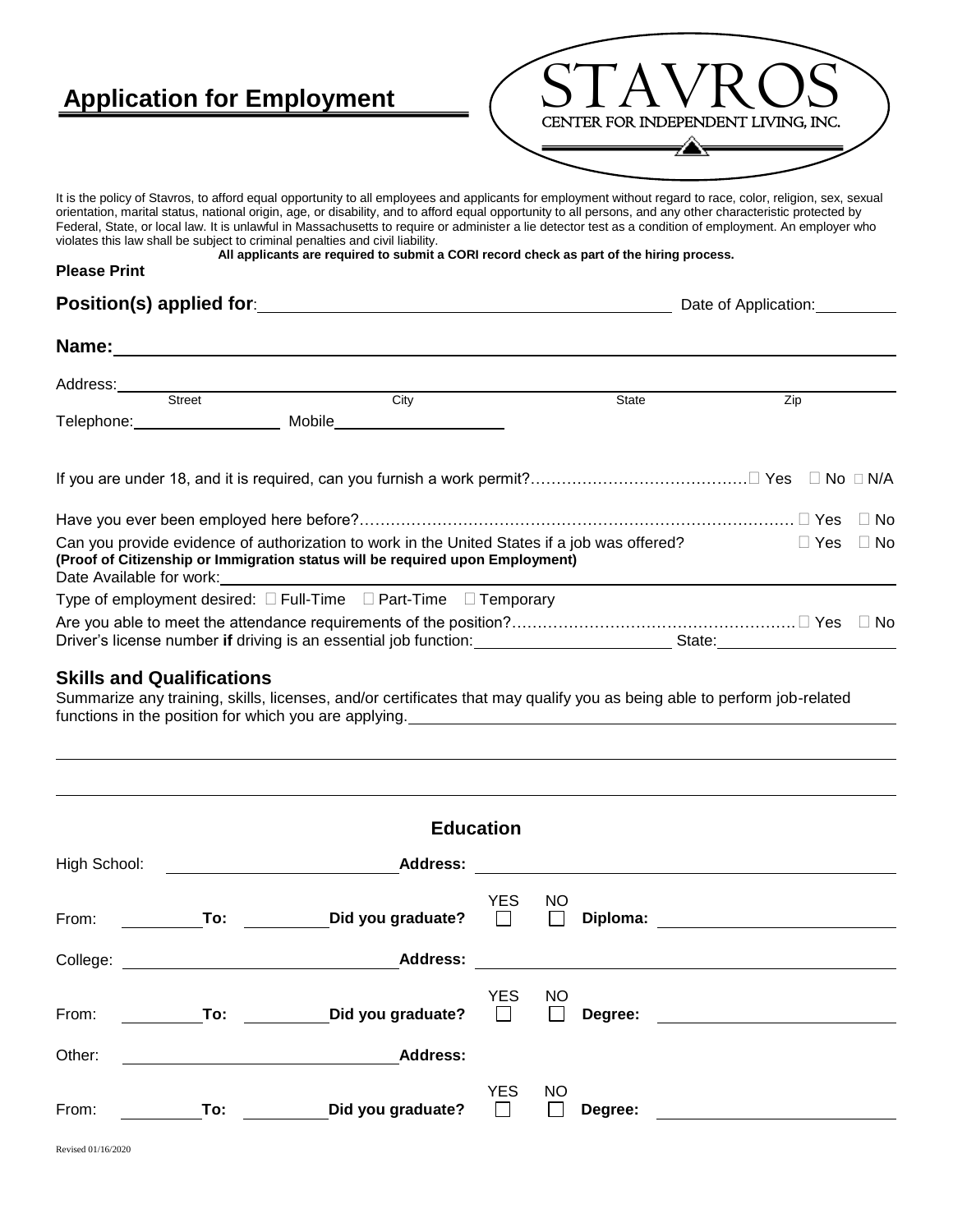## **References**

*Please list three professional references. References should not be related to you.*

| Full Name: | <b>Relationship:</b> |  |  |  |
|------------|----------------------|--|--|--|
| Company:   | Phone:               |  |  |  |
| Address:   |                      |  |  |  |
| Full Name: | <b>Relationship:</b> |  |  |  |
| Company:   | Phone:               |  |  |  |
| Address:   |                      |  |  |  |
| Full Name: | <b>Relationship:</b> |  |  |  |
| Company:   | Phone:               |  |  |  |
| Address:   |                      |  |  |  |

## **Employment History**

Provide the following information for your past four (4) employers, assignments or volunteer activities, starting with the most recent.

| Dates: From:<br>To:             | Employer:                                                             | Phone: |
|---------------------------------|-----------------------------------------------------------------------|--------|
| Job Title:                      | Address:                                                              |        |
| Immediate Supervisor and Title: | Summarize the nature of the work and responsibilities:                |        |
| Reason for Leaving:             | May we contact your<br>previous supervisor for a YES NO<br>reference? |        |
| Dates: From:<br>To:             | Employer:                                                             | Phone: |
| Job Title:                      | Address:                                                              |        |
| Immediate Supervisor and Title: | Summarize the nature of the work and responsibilities:                |        |
| Reason for Leaving:             | May we contact your<br>previous supervisor for a YES NO<br>reference? |        |
| Dates: From:<br>To:             | Employer:                                                             | Phone: |